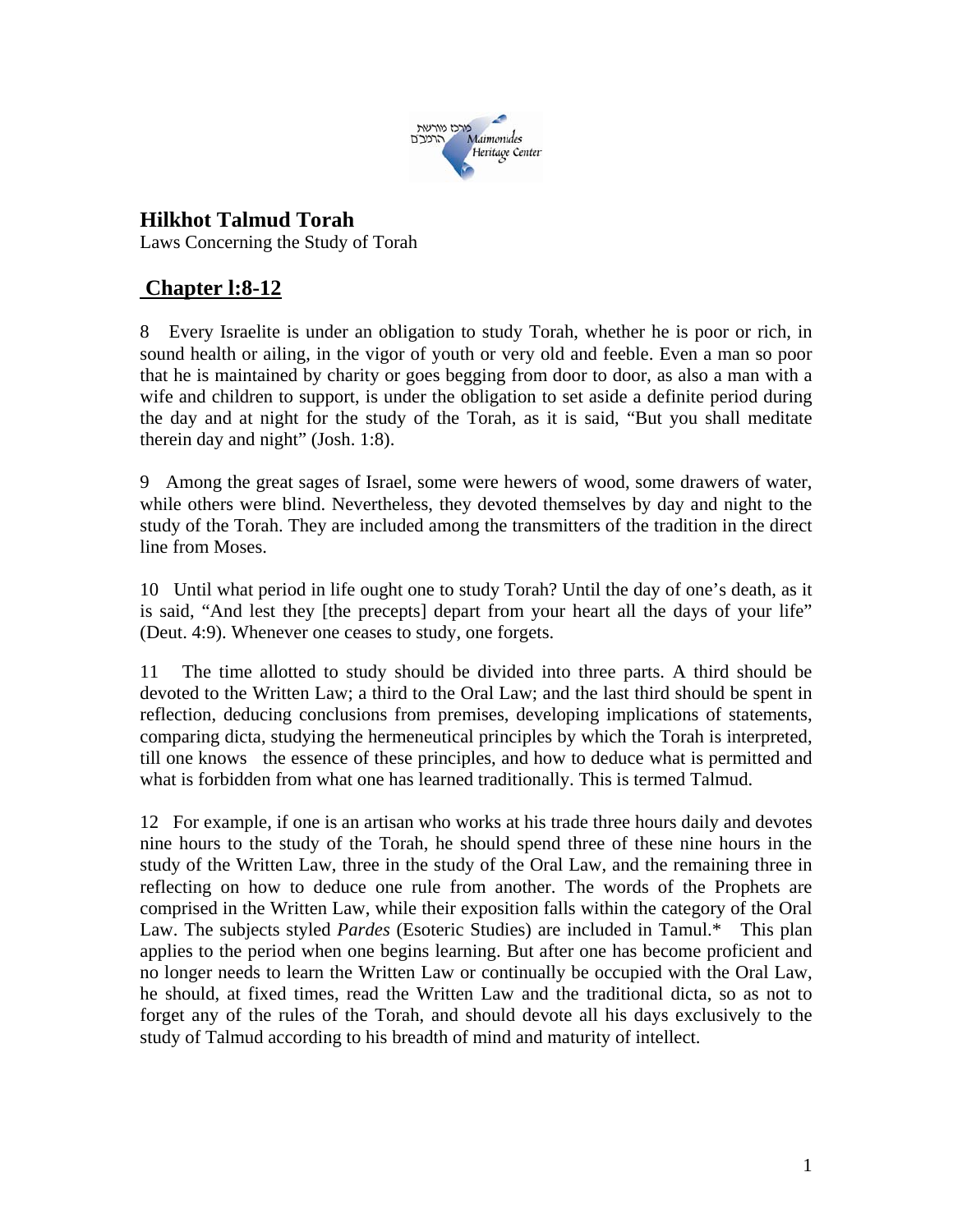## **Chapter 3:1-13**

1 With three crowns was Israel crowned—with the crown of the Torah, with the crown of the priesthood, and with the crown of sovereignty. The crown of the priesthood was bestowed upon Aaron, as it is said, "And it shall be to him and to his seed after him, the covenant of an everlasting priesthood" (Num. 25:13). The crown of sovereignty was conferred upon David, as it is said, "His seed shall endure forever, and his throne as the sun before Me" (Ps. 89:37). The crown of the Torah, however, is for all Israel, as it is said, "Moses commanded us a law, an inheritance of the congregation of Jacob" (Deut. 33:4). Whoever desires it can win it. Do not suppose that the other two crowns are greater than the crown of the Torah, for it is said, "By me, kings reign and princes decree justice. By me, princes rule" (Prov. 8:15-16). Hence the inference, that the crown of the Torah is greater than the other two crowns.

2 The sages said, "A bastard who is a scholar take precedence over an ignorant High Priest; for it is said, "More precious it is than rubies" (Prov. 3:15), that is (more to be honored is the scholar) than the High Priest who enters the innermost Sanctuary.\*

3 Of all precepts, none is equal in importance to the study of the Torah. Nay, study of the Torah is equal to them all, for study leads to practice. Hence, study always takes precedence of practice.+

 4 If the opportunity of fulfilling a specific precept would interrupt the study of the Torah and the precept can be performed by others, one should not interrupt study. Otherwise, the precept should be performed and then the study be resumed.

5 At the judgment hereafter, a man will first be called to account in regard to his fulfillment of the duty of study, and afterwards concerning his other activities. Hence, the sages said, "A person should always occupy himself with the Torah, whether for its own sake or for other reasons. For study of the Torah, even when pursued from interested motives, will lead to study for its own sake" (see Pesahim 50b).

6 He whose heart prompts him to fulfill this duty properly, and to be crowned with the crown of the Torah, must not allow his mind to be diverted to other objects. He must not aim at acquiring Torah as well as riches and honor at the same time. "This is the way for the study of the Torah. A morsel of bread with salt you must eat, and water by measure you must drink; you must sleep upon the ground and live a life of hardship, the while you toil in the Torah" (Ethics of the Fathers 6:4). :It is not incumbent upon you to complete the task; but neither are you free to neglect it" (*ibid*. 2:21). "And if you have studied much Torah, you have earned much reward. The recompense will be proportionate to the pains" (*ibid* 5:26).

7 Possibly you may say: When I shall have accumulated money, I shall resume my studies; when I shall have provided for my needs and have leisure from my affairs, I shall resume my studies. Should such a thought enter your mind, you will never win the crown of the Torah. "Rather make the study of the Torah your fixed occupation" (Ethics of the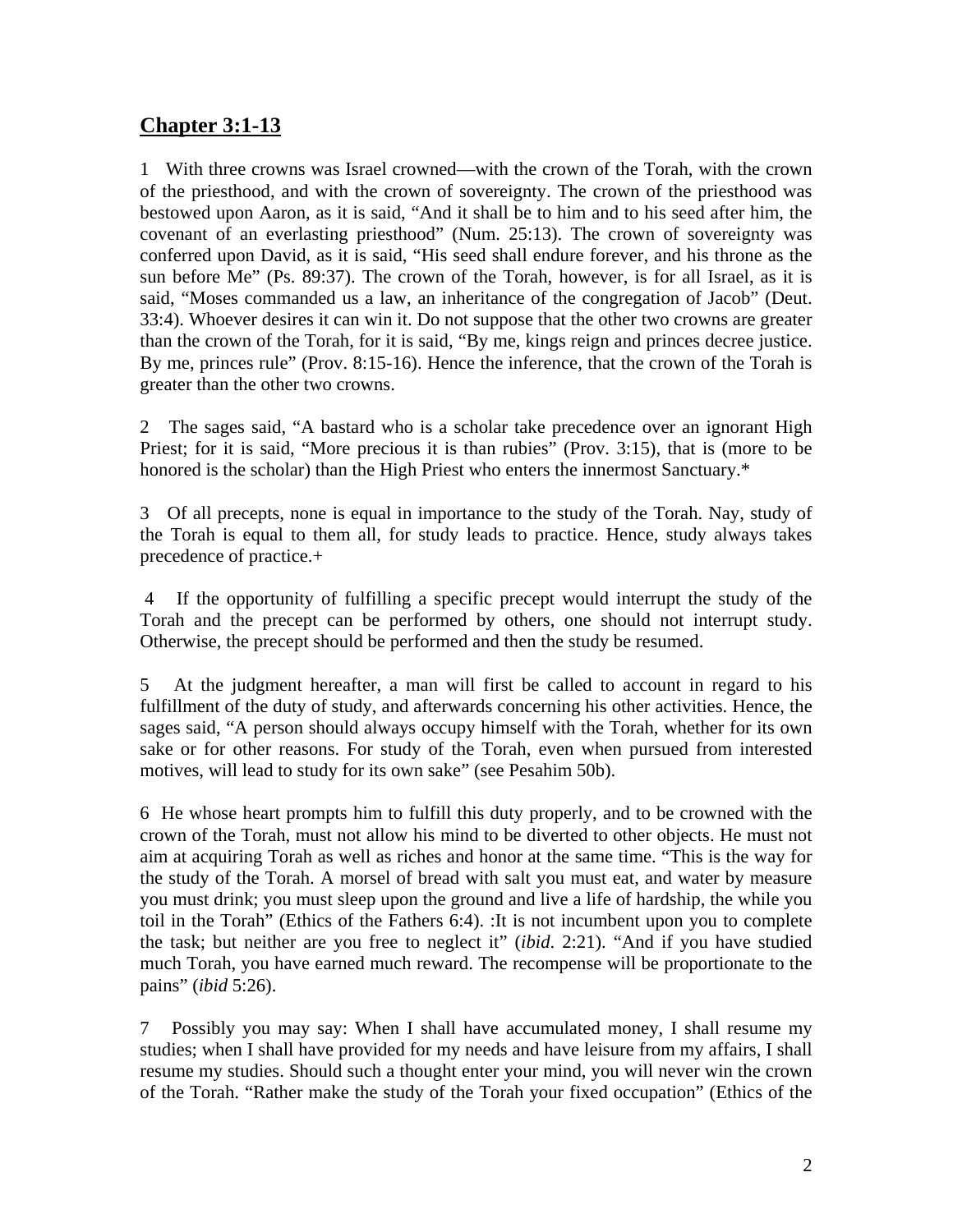Fathers 1:15) and let your secular affairs engage you casually, and do not say: "When I shall leisure, I shall study; perhaps you may never have leisure" (*ibid*. 2:5).

8 In the Torah it is written, "It is not in heaven . . . neither is it beyond the sea" (Deut. 30:12-13). "It is not in heaven," this means that the Torah is not to be found with the arrogant; "nor beyond the sea," that is, it is not found among those who cross the ocean. Hence, our sages said, "Nor can one who is engage overmuch in business grow wise" (Ethics of the Father 2:6). They have also exhorted us, "Engage little in business and occupy yourself with the Torah" (*ibid.* 4:12).

9 The words of the Torah have been compared to water, as it is said, "O everyone that thirsts, come for water" (Is. 55:1); this teaches us that just as water does not accumulate on a slope but flows away, while in a depression it stays, so the words of the Torah are not to be found in the arrogant or haughty but only in him who is contrite and lowly in spirit, who sits in the dust at the feet of the wise and banishes from his heart lusts and temporal delights, works a little daily, just enough to provide for his needs, if he would otherwise have nothing to eat, and devotes the rest of the day and night to the study of the Torah.

10 One, however, who makes up his mind to study Torah and not to work but to live on charity, profanes the name of God, brings the Torah into contempt, extinguishes the light of religion, brings evil upon himself, and deprives himself of life hereafter, for it is forbidden to derive any temporal advantage from the words of the Torah. The sages said, "Whoever derives a profit for himself from the words of the Torah is helping on his own destruction" (Ethics of the Fathers 4:17). They have further charged us, "Make not of them a crown wherewith to aggrandize yourself, nor a spade wherewith to dig" (ibid. 4:7). They likewise exhorted us, "Love work hate lordship" (ibid. 1:10). "All study of the Torah, not conjoined with work, must, in the end, be futile, and become a cause of sin" (*ibid.* 2:2). The end of such a person will be that he will rob his fellow creatures.\*

11 It indicates a high degree of excellence in a man to maintain himself by the labor of his hands. And this was the normal practice of the early saints. Thus, one secures all honor and happiness here and hereafter, as it is said, "When you eat of the labor of your hands, happy shall you be, and it shall be well with you" (Ps. 128:2). Happy shall you be in this world, and it shall be well with you in the world to come, which is altogether good.

12 The words of the Torah do not abide with one who studies listlessly, nor with those who learn amid luxury and high living, but only with one who mortifies himself for the sake of the Torah, constantly enduring physical discomfort and not permitting sleep to his eyes nor slumber to his eyelids. "This is the law, when a man dies in a tent" (Num. 19:14). The sages explain the text metaphorically thus: "The Torah only abides with him who mortifies himself in the tents of the wise." And so Solomon, in his wisdom, said, "If you faint in the day of adversity, your strength is small indeed" (Prov. 24:10). He also said, "Also my wisdom stood unto me" (Eccles. 2:9). This is explained by our wise men thus, "The wisdom that I learned in wrath, this has remained with me." The sages said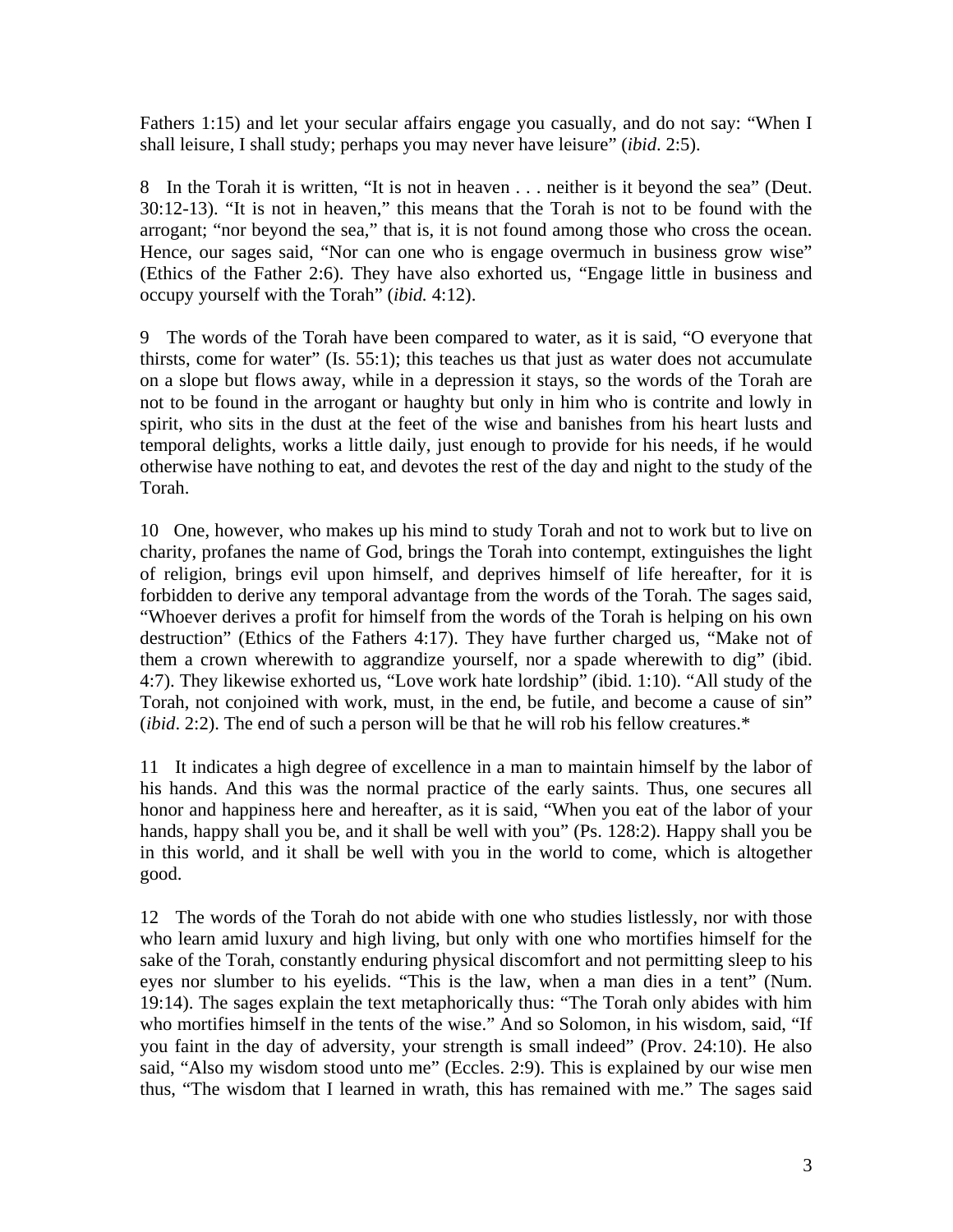"There s a solemn covenant that anyone who toils privately in learning, will become wise, as it is said, "With the lowly (literally, the *reserved*) is wisdom" (Prov. 11:2). If one recites aloud while studying, what he learns will remain with him. But he who reads silently soon forgets.

13 While it is a duty to study by day and by night, most of one's knowledge is acquired at night. Accordingly, when one aspires to win the crown of the Torah, he should be especially heedful of all his nights and not waster a single one of them in sleep, eating, drinking, idle talk, and so forth, but devote all of them to study of the Torah and words of wisdom. The sages said, "That sound of the Torah has worth which is heard by night, as it is said 'Arise, cry out in the night' (Lam. 2:19). And whoever occupies himself with the study of the Torah by night—a mark of spiritual grace distinguishes him by day, as it is said, 'By day the Lord will command His loving kindness, and in the night His song shall be with me, even a prayer unto the God of my life'(Ps. 42:9). A house wherein the words of the Torah are not heard at night will be consumed by fire, as it is said, 'All darkness is laid up for his treasures; a fire not blown by man shall consume him' (Job 20:26). 'Because he has despised the word of the Lord' (Num. 15:31)—this refers to one who has utterly neglected [the study of ] the words of the Torah." And, so too, one who is able to occupy himself with the Torah and does not do so, or who had read Scripture and learned Mishnah and gave them up for worldly inanities, and abandoned and completely renounced this study, is included in the condemnation, "Because he has despised the word of the Lord." The sages said, "Whoever neglects the Torah because of wealth will, at last, be forced to neglect it owing to poverty. And whoever fulfills the Torah in poverty, will ultimately fulfill it amid wealth" (Ethics of the Fathers 4:11, with order of sentences reversed). And this is explicitly set forth in the Torah, as it is said, "Because you did not serve the Lord your God with joyfulness and with gladness of heart, by reason of the abundance of all things, therefore shall you serve your enemy" (Deut. 28:47-48). It is also said "That He might afflict you . . . to do you good at your latter end . . ." (*ibid*. 8:16).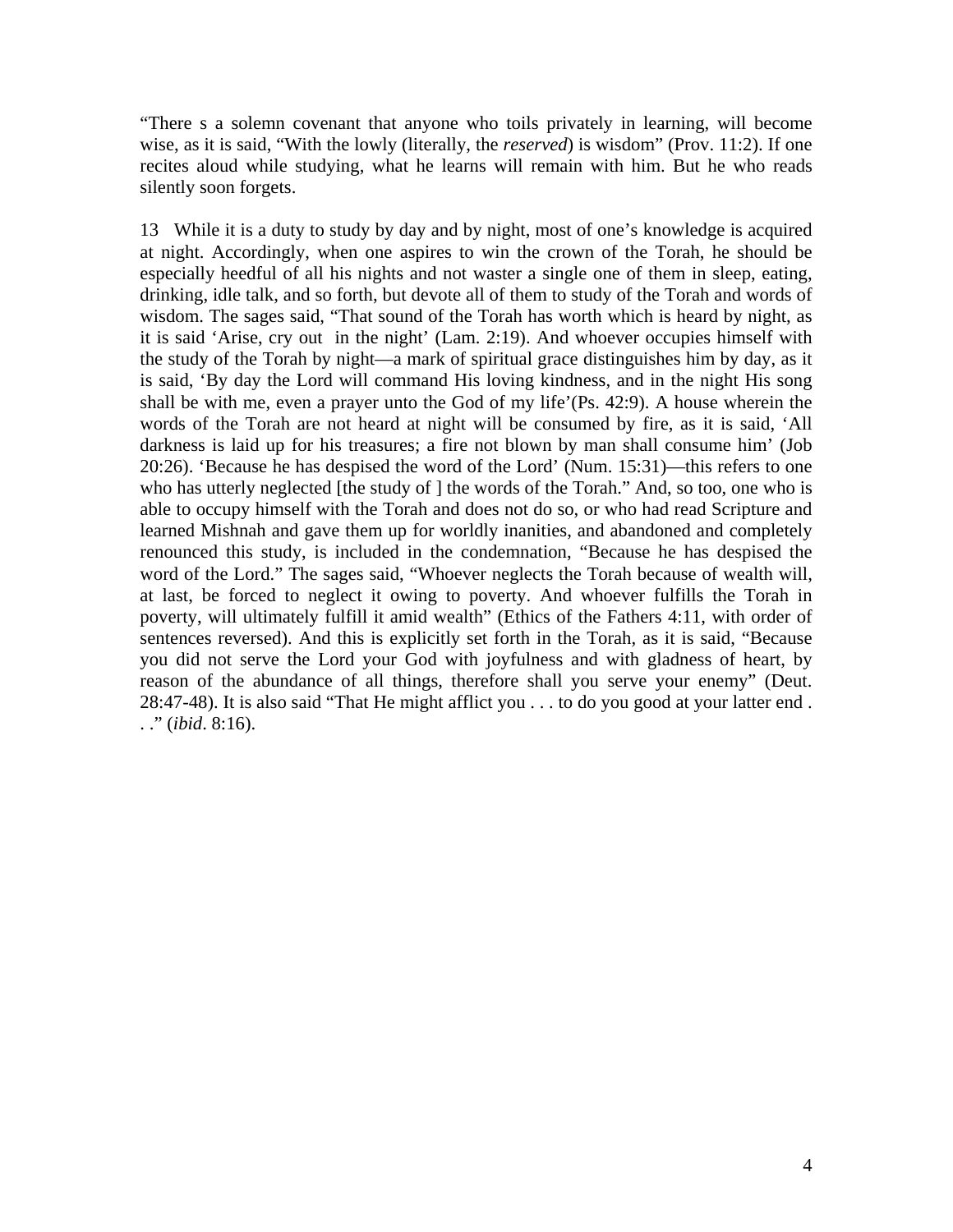## **Chapter 5:1;4;12 & 13**

1 Just as a person is commanded to honor and revere his father, so is he under an obligation to honor and revere his teacher, even to a greater extent than his father; for his father gave him life in this world, while his teacher who instructs him in wisdom, secures for him life in the world to come.

4 A disciple who is not thus qualified and nevertheless gives decisions is "wicked, foolish, and of an arrogant spirit" (Ethics of the Fathers 4:9). And of him it is said, "For she has cast down many wounded" (Prov. 7:26). On the other hand, a sage who is qualified and refrains from rendering decisions withholds knowledge of the Torah and puts stumbling blocks before the blind. Of him it is said "Even the mighty are all her slain" (Prov. 7:26). The students of small minds who have acquired an insufficient knowledge of the Torah, and yet seek to aggrandize themselves before the ignorant and among their townsmen by impertinently putting themselves forward and presuming to judge and render decisions in Israel-these are ones who multiply strife, devastate the world, quench the light of the Torah, and spoil the vineyard of the Lord of Hosts. Of such, Solomon, in his wisdom, said, "Seize for us the foxes, the little foxes that spoil the vineyard" (Song of Songs 2:15).

12 As pupils are bound to honor their teacher, so a teacher ought to show courtesy and friendliness to his pupils. The sages said, "Let the honor of your disciples be as dear to you as your own" (Ethics of the Fathers 4:15). A man should take an interest in his pupils and love them, for they are his spiritual children who will bring him happiness in this world and in the world hereafter.

13 Disciples increase the teacher's wisdom and broaden his mind. The sages said, "Much wisdom I learned from my teachers, more from my colleagues; from my pupils, most of all." Even as a small piece of wood kindles a large log, so a pupil of small attainments sharpens the mind of his teacher, so that by his questions, he elicits glorious wisdom.